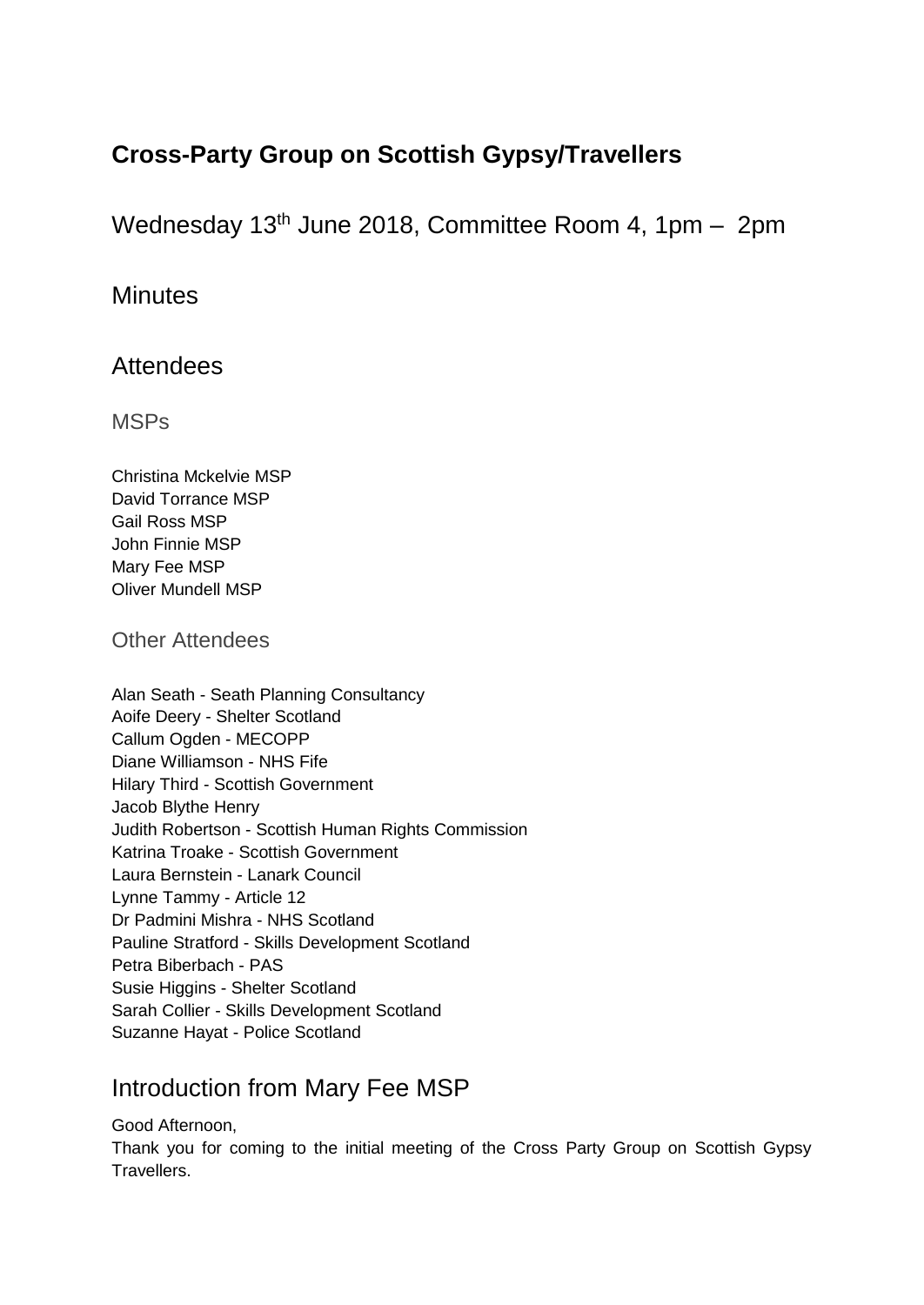I am delighted to see so many members of the Community have joined us today. I would also like to welcome the many third sector organisations and members of civic Scotland who have joined us today.

Can I also thank my colleagues Oliver Mundell, David Torrance, Christina Mckelvie, Gail Ross, John Finnie for joining me.

I have been really keen to set up this CPG. Colleagues will that this is an issue that I have been campaigning for since I was first elected to the Scottish Parliament.

I feel that this is the most opportune moment to begin this group. Together with the Scottish Government working group I hope that we can work together to achieve progress for the lives of Scottish Gypsy Travellers.

I look forward to working closely with the Cabinet Secretary for Communities, Social Security and Equalities, Angela Constance MSP and Ministers to bring about positive change for the community.

We had a very fruitful debate in the chamber yesterday afternoon. And before that I also held a member's debate on Scottish Gypsy Travellers in the Scottish Parliament.

After the member's debate, someone who was in the gallery asked me why was I doing this? The reason I keep speaking and advocating for Scottish Gypsy Travellers is because it was an issue that was first raised when I was a Councillor in Renfrewshire.

I met with some great people who opened my eyes to the discrimination and issues that Scottish Gypsy Travellers face.

Gypsy Travellers still face a level of prejudice that would be seen as unacceptable in relation to any other group in society.

This relationship continued when I was on the Equalities Committee. It was at this enquiry that I saw the health and education inequality which Gypsy Travellers face and that show too little prospect of improving. These have deep and long-lasting impacts across communities. I made a commitment to enact real change for the community.

If there is anything I want to be known for as an MSP it is for standing up positively for Scottish Gypsy Travellers.

It is my sincere hope that this CPG shall provide a forum for discussion and information sharing on issues related to and faced by the Scottish Gypsy/Traveller community and create proposals and recommendations for actions which can be taken to tackle these issues.

We shall now move onto the AGM part of this meeting before we have a discussion around some of the aims of the groups and issues that we can look at.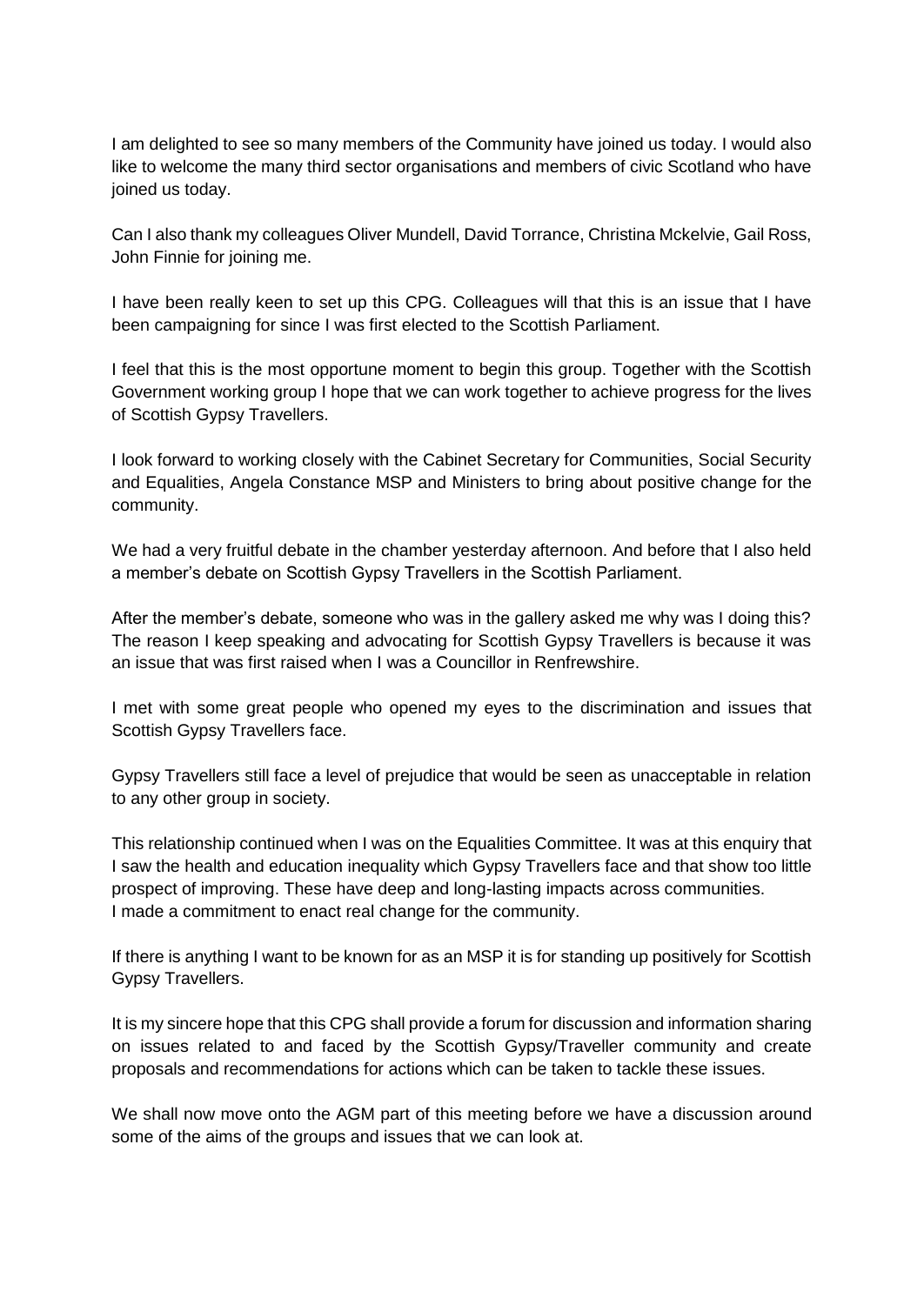## AGM Business

The following positions within the Cross Party Group were duly appointed:

Convener - Mary Fee MSP Co-convener - Oliver Mundell MSP Co-Convener - John Finnie MSP Secretariat - MECOPP

## Floor Discussion

## Mary Fee MSP

Suggested aims and discussion points from MECOPP

- Health and social care
- Financial Exclusion
- Accommodation
	- Site Standards
	- Planning
- Hate Crimes / access to criminal justice
- Unfair Media Reporting and Portrayal
- Education and Employment

#### Lynne Tammy

Looking at employment and education which is important to us, what often gets forgotten about is community development and that's around the empowerment of young people, capacity building and building the social capital for young people. There are examples of that with the two recent debates in Parliament which had young people in the audience. This is opening avenues for young people, building self esteem. If you've been excluded for a long enough time it's very difficult to find a route back in. It would be good to see more work focussed on that because that runs hand in hand with education. Long term aim is to encourage young people into some element of learning or training, but we need to look at capacity building first, but it has to run hand in hand. It would be good to see joint projects between formal and informal settings, it would be good to see partnerships around this be good to see joined up approaches - article 12 are happy to give support to that.

#### Jacob Blythe Henry

I quite agree with everything that was said. Accommodation is one of the most important things, there needs to be a base. If there's a potential base, a transit site base, then children can get educated going forward. I was born in edinburgh, went to tollcross Primary School. My wife has been through this moved from site to site. We must find bases, somewhere to settle. Travellers generally settle in winter, travel in summer. For example, near Montrose travel between banff and montrose. Central belt is more difficult. Both my kids went to private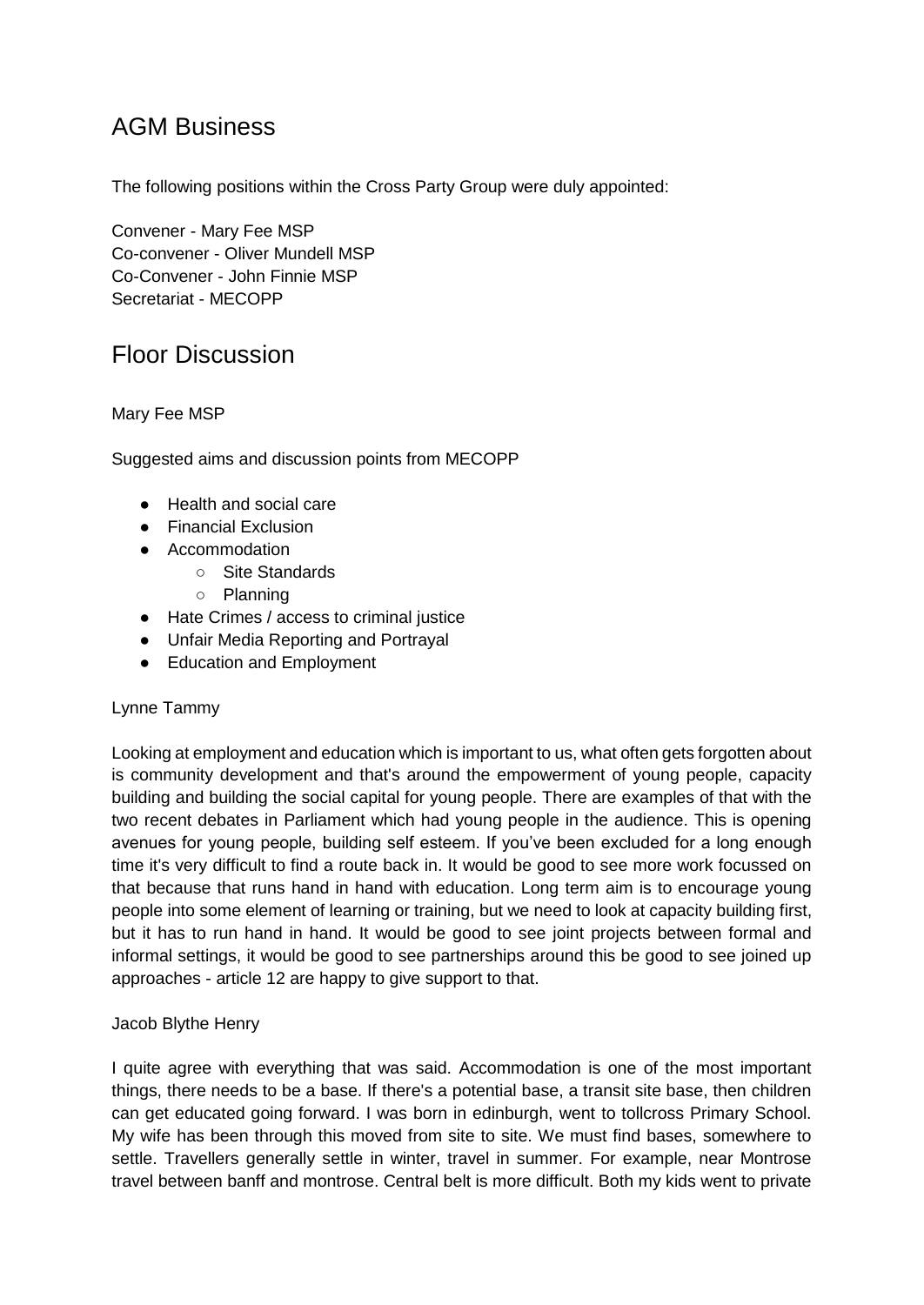school, we didn't hide we were gypsy/travellers. Respectfully, we don't need a site underneath power lines - It's wrong. We Understand there are a lot of people who say we don't want gypsies here. We need more transit sites, and all parties working together. Get the young people to to school

### Petra Biberbach

Can i echo that. We have a planning bill going through here in Parliament at the moment. This is a crucial opportunity to bring in some amendments, because at the moment it is not being talked about. One of the challenges in Planning is not addressing inequality and equity. The Gypsy/Traveller community is one of those affected by this malfunctioning system. The bill is going through Parliament, stage two review will be in September.

#### Mary Fee MSP

You've taken the words out of my mouth I've had conversations with Chris Oswald to put forward amendments to the planning bill. We need to have a conversation about what amendments to lodge, because if anything else even if these amendments don't succeed, they will raise the profile of what we're trying to do. Over the next few weeks I'm going to try and take some time to see how we can frame amendments to that Planning Bill.

As MSPs We can put down amendments and raise questions in Parliament to find out things like that, for example what sites have been closed, what work has been done to build new sites, what work has been done to raise standards on sites and more.

I think there is a lot of merit to putting emphasis on accommodation, we can do this through the planning bill. We can take the issue of planning and the accommodation standards and say we have a plan and proposals for helping address these issues and we could work on that over the next couple of months.

#### John Finnie MSP

I'd agree with the importance of the development plan and the importance of getting in there early rather than as a rear guard action. At the debate yesterday I talked about the need for this. I think a lot of the concern is the tension between not wanting to appear to be interfering in local government decisions - there needs to be coordination. I thought the COSLA paper was pretty pathetic and said nothing - it said "we don't like discrimination, it's good to have nice things, and let's work together to have nice things" there was no meat on the bone. Planning bill, had discussions with andy white to look at many issues in this, of which Gypsy Traveller accommodation is a priority, I think it is important we go forward on a cross party consensual basis on this someone is going to have to take hold of it and say there has to be central direction.

#### Judith Robertson

I just want to say we haven't specifically looked at the planning bill - but the right to adequate housing gives a huge framework to actually locate planning decisions and thought processes. it may be possible to put a duty on local authorities to have due regard to the right to adequate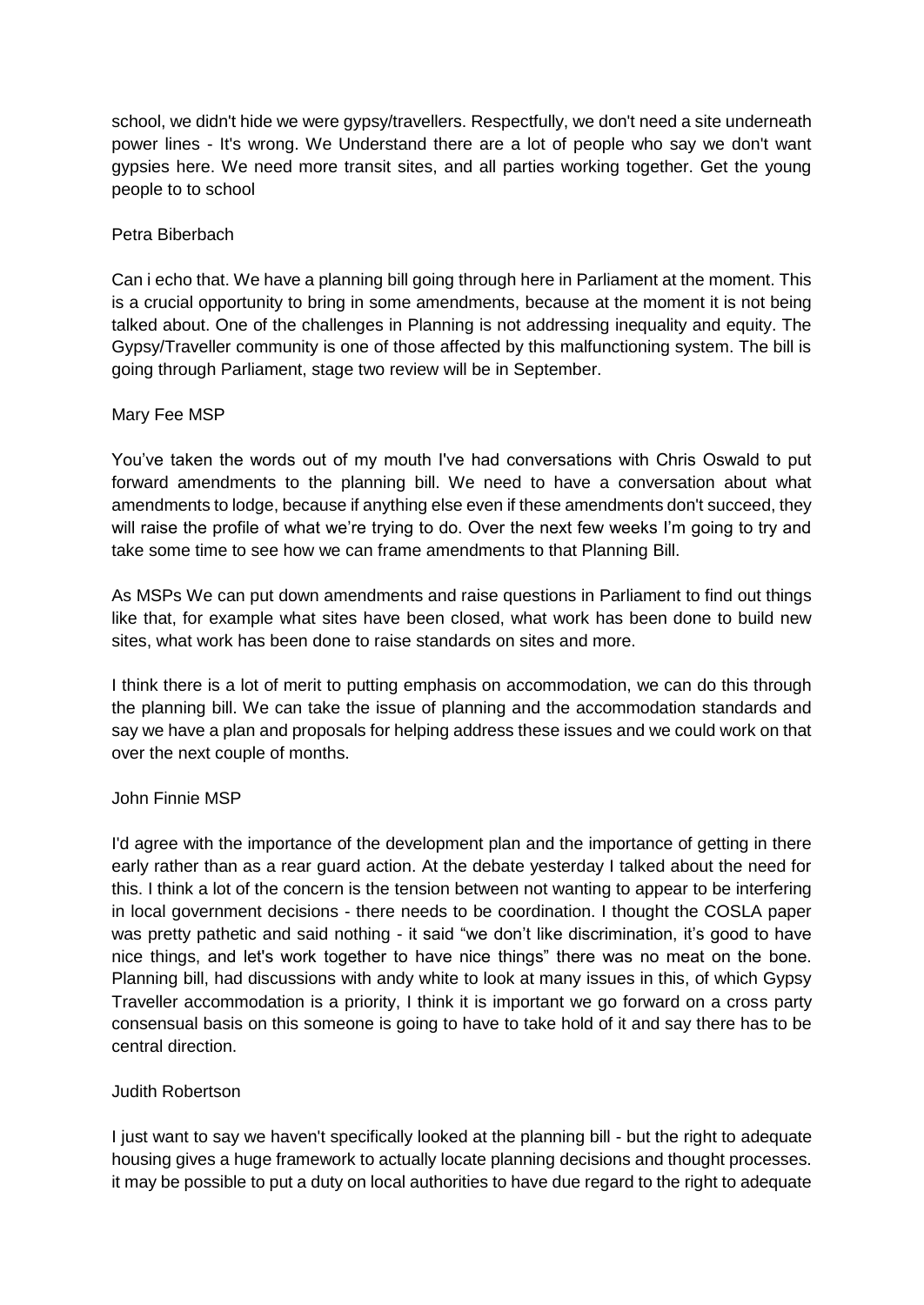housing which then touches on issues of discrimination and the participation of people in the process and actually bring those features right centrally into the decision making process. There may be ways to integrate that into the legislation.

### Jacob Blythe Henry

Id bring back to that word "Housing". Some travelling people do not want to live in houses, some people want to live in trailers or chalets. You get professional educated people, planning officers who work for the council who bamboozle travelling people. They were looking for £12,000 from me towards my planning application - it was wrong, Alan helped get this down to £2085. I know travelling people who have applied for planning for sites and pay a fortune for this. The wording should be accommodation, not housing, to reflect the kinds of accommodation the travelling people want to stay in.

#### Judith Robertson

Intrinsic to the whole issues is culturally appropriate accommodation, not housing.

#### Christina Mckelvie MSP

I sit on the council of europe's current affairs committee - a large piece of work has just been done all across europe about changing language to sites. If Europe and it's 47 countries can do that then Scotland across it's 32 local authorities can manage this too. A big problem is having 32 different regimes in Scotland on this issue. Whether it's on sites or the standard of sites, whether it's the approach to education or the approach to health or licensing for show people which is another big area. Seems to me there's a bit of a missed opportunity here, we're saying the same thing which has been said for years. What are the easy wins, medium term goals, long term goals, and some of that has to be about a national strategy. The national performance framework was just announced yesterday by the first minister and this might be a place to put some of that as far as equalities go, and the other place that I can see quite clearly that we could influence is with equality duties - if one of the equality duties is better outcomes for Gypsy/Traveller people.

#### Alan Seath

Listening to everyone, everyone is quite right. Talking about accommodation, local authorities sometimes like to call it housing because it suits them. I won't name councils here but 've worked on 30 private sites in Scotland. Nobody has moved yet - the appeals system is the way to go. They interpret the development plan policy to suit themselves, mostly politicians and councillors within the committees. I've worked 45 years in planning, i say to the councils "please, work with me"

I had another traveller family phone me last night, looking to set up a new site, but I cant do them all. Four new sites being proposed. It's creating that upward mobility in the housing market - we can do the same for the gypsy traveller community, they have the right for upward mobility. When they come to be elderly, we can do what we're proposing in Lothian, allowing that upward mobility in the housing market. The BBC covered what we're trying to do yesterday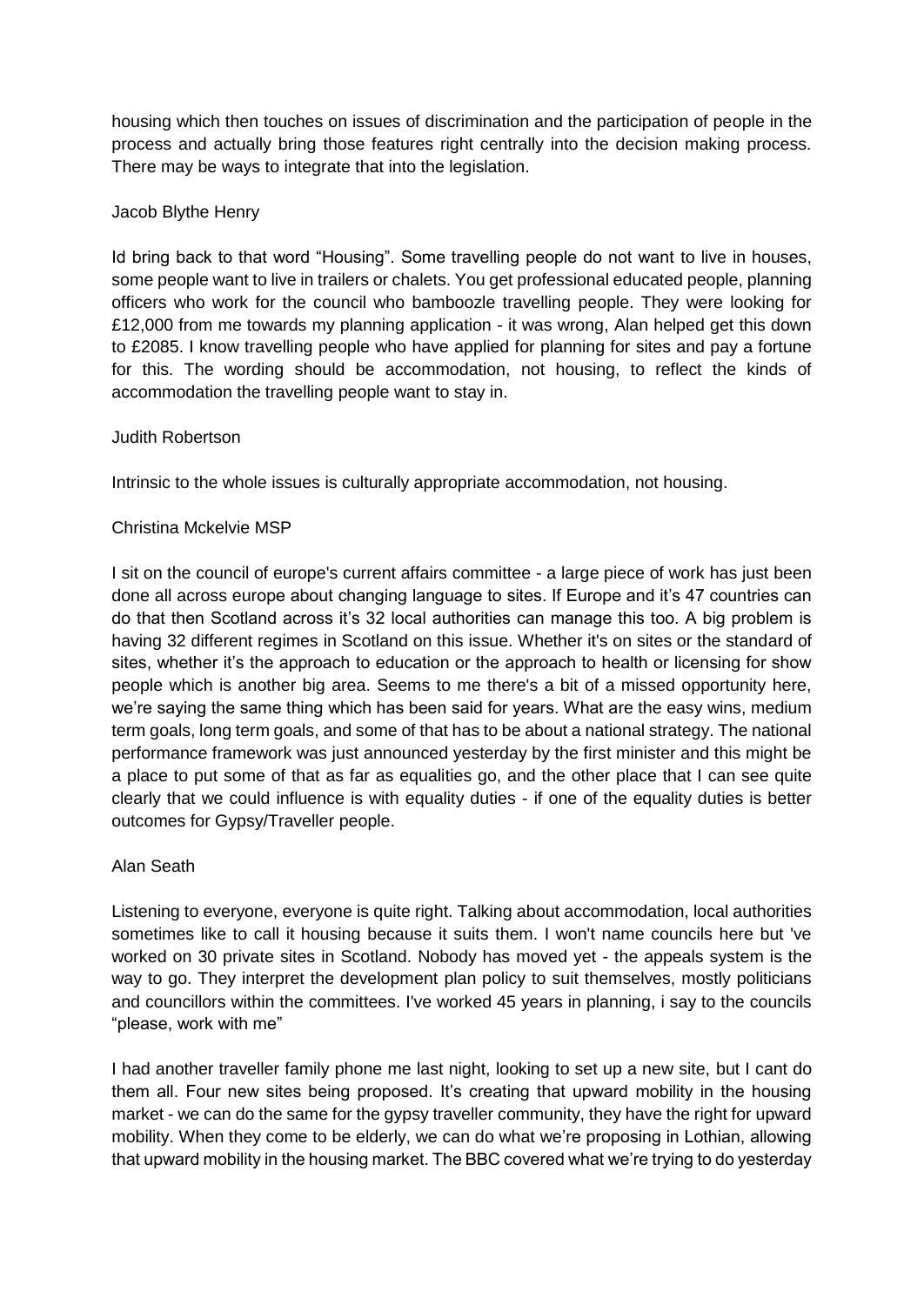in Lothian, and I was told it was the most read article of the entire day, because we created an interest, because we care about what we do.

#### Mary Fee MSP

There's a further conversation the MSPs around the table here could have about how we can pull together this stuff around accommodation with MECOPP and with the Government. There are certain things that we could probably do fairly quickly but if everyone agrees we'll have a chat and pull together some kind of plan or proposal that we can work on if everyone agrees.

#### Hilary Third

There is a draft ten point plan in relation to how the planning system can work better for Gypsy/Travellers that has just been cleared by ministers and has gone out to a group which includes PAS and Alan a number of people. We're having a meeting on Monday also with COSLA to discuss that draft plan - and it includes for example an amendment to the planning bill, it includes the possibility of calling in all planning applications that relate to Gypsy/Travellers and a number of other things. Secondly we just jointly did a visit with COSLA and Davie Donaldson from Article 12 to Leeds with on Friday to look at negotiated stopping which I think could provide a really good solution and also pick up on some of John Finnie's points made in the debates about traditional stopping places. We'll report back on this.

#### Christina McKelvie MSP

If people are pushed into a position where there are no stopping points then they may have to go to illegal sites, and services to these communities going in there are going to be really patchy whereas if you know where they are and they're set in - whether its statute or not - then services can be in there working with the community.

#### Mary Fee MSP

One of the issues with stopping sites that we've found in previous enquiries is that a lot of the traditional sites had been closed, and new sites had been opened without consultation with the community, which is to be honest a pointless exercise. Any additional sites that are built are welcome, but they need to be where the community wants.

#### Petra Biberbach

Gypsy/Travellers are not represented on Statutory consultees such as community councils who are making decisions on questions which affect Gypsy/Travellers directly. But also the community empowerment agenda in regard to land assets and transfer value, this might be quite a good opportunity to look at that as well - how can we get more gypsy/travellers involved in that agenda.

#### Lynne Tammy

That's maybe something we can continue working on - We've been doing work with young gypsy travelers to get them thinking about place and space, in collaboration with PAS. This is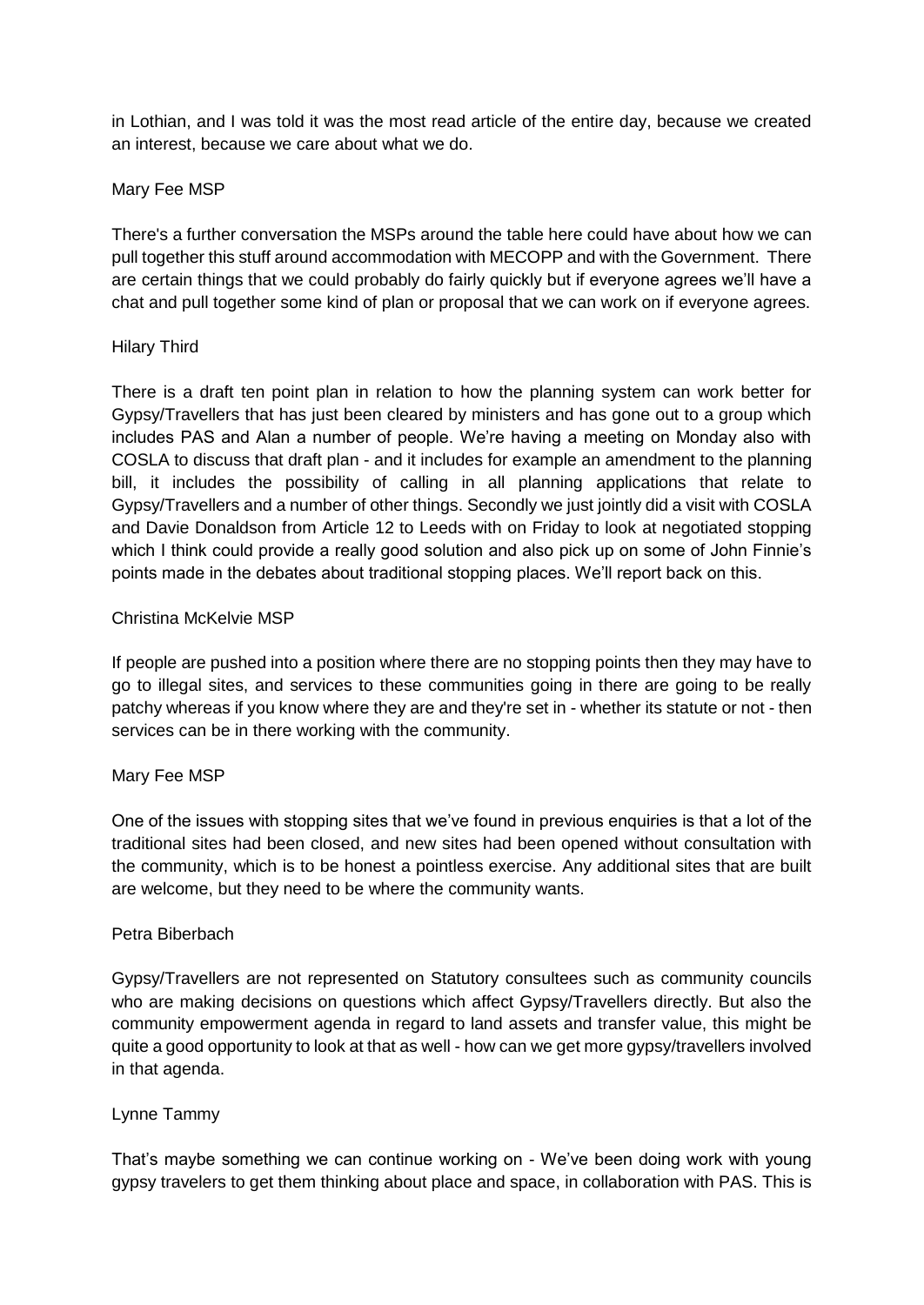a continuation of the work to build capacity in young people because they're missing, as others have mentioned, in these processes.

### Laura Bernstein

On education, if someone is in a place where they are comfortable, where they're safe, it makes everything more approachable. So health visitors, and other people will go into the families - if a family is on a roadside they will often be nervous of somebody coming up, but education is very important in this. We're very fortunate in South Lanarkshire that we're successful and we're engaging and a lot of pupils have engaged in our project over the years and it's taken a long time to build up trust.

But the education I think in Scotland should not just focus on young people and schools. We should ensure that children across every Council are getting the same rights as children that are in school and accessing the same provisions. But also it's about educating those that are educators, and raising awareness - in other schools. It's also about educating the public reality television has been extremely detrimental to this community. But education across the board is extremely important, even for example those on children's panels to make sure they are educated about the lifestyle and the culture I think is a massive think that needs to go right across.

## Mary Fee MSP

Can I just ask, since it's something I remember from Gypsy/Travellers and caring - it was raised in the debate yesterday; the rollout of the health records: has there been much progress in that? I remember when we did the enquiry there were little pockets of good practice across the country where the health records were available and gypsy/travellers could take it so they had a record of any conditions or medications. But my understanding then is that this hasn't been rolled out to any great success - has there been any improvement?

#### Dr Padmini Mishra

Basically it hasn't worked. I don't think professionals engaged with it. Even Gypsy/Travellers did not engage with it because they were mostly attending A&E or different settings rather than the GP practice. There was an evaluation done by NHS scotland which actually says this is not working, and we should do it differently. So we've put some thought into it to see how we can do this differently. We've got an emergency care summary for everybody who has got a CHI number [community health index number] - so if someone has a CHI number then their information which is their basic information about current problems, allergies, what medication they're taking, uploaded to cloud storage almost every few hours of the day. That can be accessed by ambulance crews, NHS 24, A&E etc, so health care people can access it whenever somebody pitches up - with their permission, so they don't need to carry anything with them. So the issue then becomes, how do you get them all to have a CHI number - they don't need to know their CHI number, as long as they give their name it can be looked up.

how to do you get a CHI number to people with temporary residence , that's what we need to work on. If they are registered, even once, with somebody in Scotland, they will carry that CHI number forever, even if they are temporary or go somewhere else. That is extremely helpful,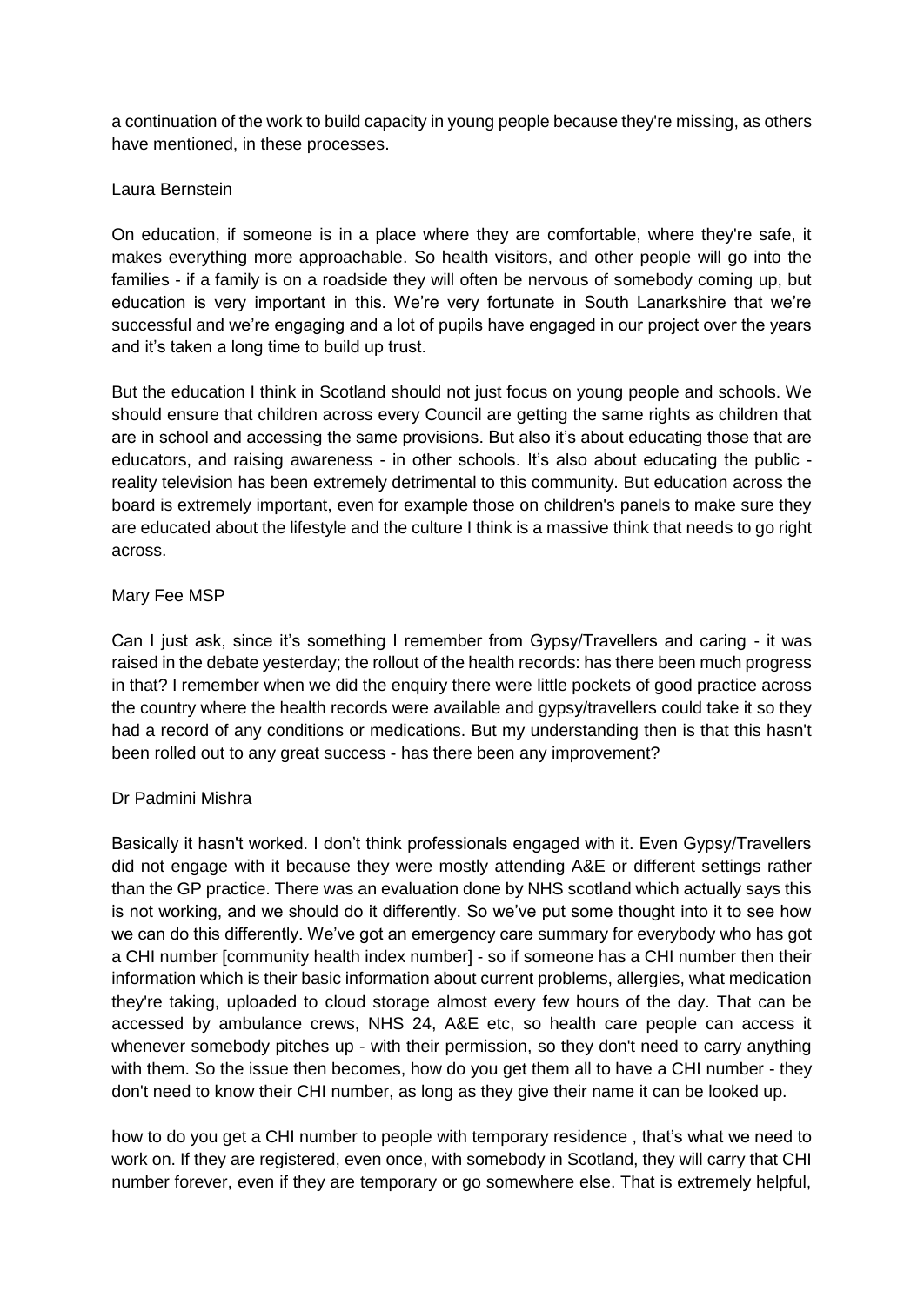even for hospital are and everything else - that is probably a better way. With GDPR you can ask for a readout of your CHI information free of charge from a GP practice. Anyone who needs access can get it. It will gradually go towards everyone being able to access their information via a patient portal - thats some years away but at least if someone is interested they can ask to get this from a GP without charge.

Unfortunately It can take up to thirty days which does not suit some travellers. We're going to work with National Services Scotland to see how we can get CHI numbers to people with temporary residences. If you get a CHI number you can access services such as minor ailment services through pharmacies, you can pitch up to any pharmacy with a CHI number and they will treat you for anything - and you don't have to pay for your medication. It opens up a huge venue when you have that number, and so that's what I think we will put a great deal of priority on - trying to get everybody a CHI number in Scotland.

#### Diane Williamson

More or less I was going to say the same thing about how it all works. In addition to that, although the systems are in place or ready to be developed further - from our experience in Fife the travellers have told us about their experiences with health services, and they've told us that they have a history of experience that gets passed on, more or less the things that surround us in everyday life that we get exposed to - they maybe don't have that exposure in the wider sense that we do and therefore some of those experiences and ideas perhaps might not be challenged and get carried on through families.

For example when somebody has a baby and a health visitor will come and do the checks for the baby - they think it is not common practice for the health visitor to ask them to take the babies clothes off. Things like that, people are fearful of the general practices which they aren't very familiar with, maybe because they've had a bad experience in the past or because of something they're not so familiar with. We might have all the processes in place but people might not use those routes as well as they could because of their experiences. What we need to do is tackle some of that, and make access to services much easier, and make the experience from services much easier and more positive.

We've done various bits and pieces of work in Fife and also got a Queens Nursing Institute award to develop a Social Prescribing Programme on one of the sites which was evaluated very well - we would quite like to extend and continue to do that kind of work. It connects the community with the services and groups and community venues for them to use and just to bring that integration a bit more closely together.

There are also Issues with maternity and childbirth that we have with people coming to the hospital without having booked in beforehand - so midwifery wouldn't know the blood type for example, which makes it more challenging for health services to protect the mother and baby. I think from the evidence as well that we have Higher rates of stillborn or child death or older childrens death which is not acceptable. All of those kind of factors in the health of young people's lives need to be much more protected than we're currently doing - We need to be able to provide early interventions so that we have young people who can grow up safe and healthy.